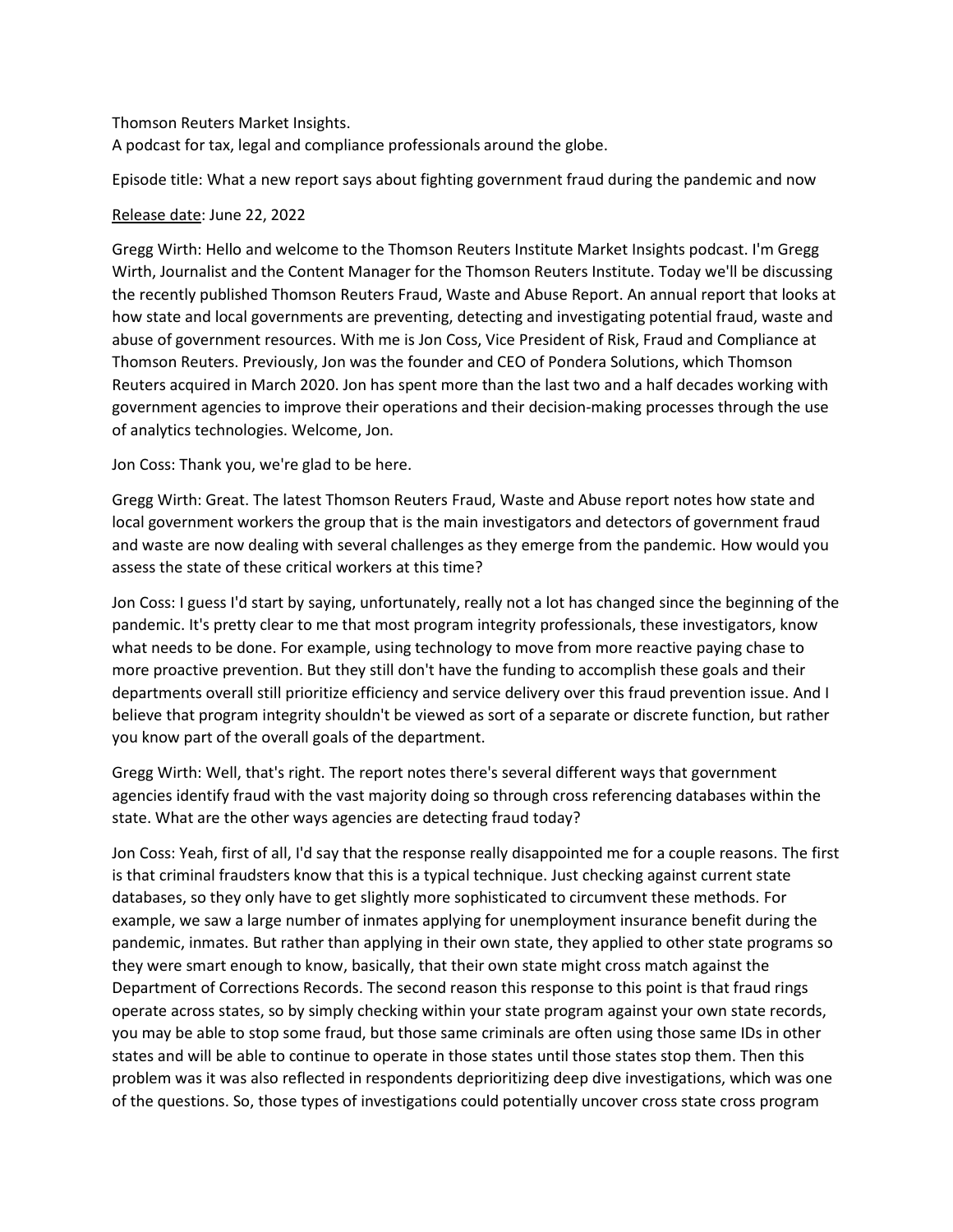fraud rings, but government unfortunately still work in siloed environments, which is reflected by this cross matching of just their own state records. With all that said, I think the most important new methods that state can adopt is incorporating new technologies like artificial intelligence and machine learning into their processes. And I think about 25% of the respondents, met respondents, mentioned that, but to me, that's still surprisingly kind of low, and I can't even imagine how states could have been successful delivering services and fighting fraud over the past couple of years during the pandemic without modern technologies, it's just too much for human beings with simple technologies to address.

Gregg Wirth: Well, that makes sense and you brought up the pandemic and I know the report mentioned the impact of the pandemic on both the government agencies and on the prevalence of fraud, the report may mention that quite a bit. What were the major developments in fraud and abuse during the pandemic, as well as in the ways it was investigated and prevented?

Jon Coss: Yeah, there were so many new developments in fraud technique. It's almost impossible to list them off, but it's really clear and it became clear throughout the pandemic that criminals haven't just been sitting around and they're not continuing to use the same old techniques. They dramatically improved their capabilities and that became clear during the pandemic. So, we saw dramatic improvements in the creation and use of synthetic identities, for example. We saw massive increases in stolen identities and also the use of the dark web to trade in them and in traffic in them, that often was accompanied by even state by state "how-to" kits on how to defraud a particular program and oh, by the way, here are the identities that you need in order to perpetrate this fraud. We also saw just a large uptick in the use of technologies like IP spoofing software, bots e-mail wild cards. And then in just more basic technologies like using for sale houses or, you know, abandoned houses to have delivery toward and using mules. So, they really were ready and it's clear that they were honing their techniques, fraud often as sort of, you know, something that that increases, give it based on opportunity. It's a crime of opportunity, if you will. But in this case, it was clear that this was a case of that opportunity being met with pretty good preparation as well. What you know, the detection methods we've seen some evolution certainly even in the last couple years I think it's accelerated in some areas. That, I think the use of AI prediction algorithms, both offered by vendors and vendor driven, but even an uptick in some programs hiring more in-house data analytics, data scientists, we saw that quite a bit, and I think that's a positive trend. We also saw more use of public records data to check on claims versus, uh, reliance like we talked about before, or single state data from a Department of Corrections or Vital Records or something like that. Public records will go deeper, but it'll also go broader so it'll go cross state, cross program and can be much more effective. I thought it was interesting in the survey that Google was still the number one tool cited to support investigations that, it's not built for that. It can be effective for that, but I imagine that it poses a lot of challenges to investigators, just like any of us have challenges on Google day to day. We saw more of a willingness, maybe out of necessity, but a willingness nonetheless to take pauses and claims processing when fraud was just overwhelming the system. I've never seen that before. For a state program to actually say, and admit, we're being overwhelmed by fraud, we're going to take a slowdown in a pause and actually processing new claimants in order to make sure that we're sending money to the proper people as opposed to fraudsters. That's pretty extraordinary for government. Hopefully nothing that will have to happen again, but I think it shows the size of it. And then, finally, I'd certainly be remiss if I didn't point out that we also saw increase adoption of some more controversial techniques. Things like facial recognition software. And I think we, as a whole, whether it's government or the vendor community, weren't really prepared for some of the questions that that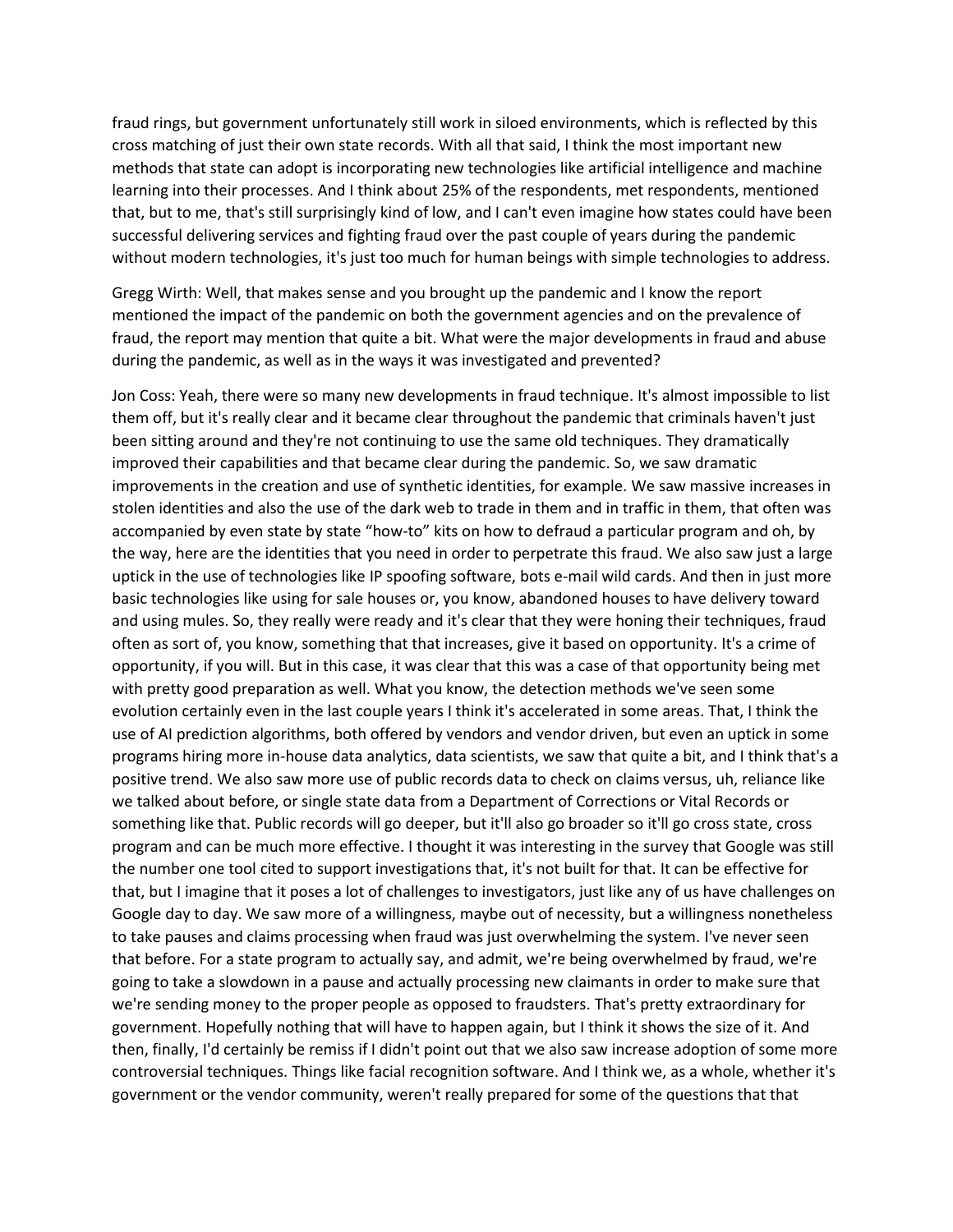brings with it in terms of privacy, bias and analytics, trust in government and the whole host of other things. So, I feel like in many ways we've compacted 20 years of new techniques and learnings into two years, and it will be really interesting to see over the next couple of years what sticks what needs to be changed, and you know what just really leaves this landscape.

Gregg Wirth: That's very interesting. It makes me think looking ahead over the few years like you suggested, you know, the report cited several challenges that survey respondents had identified that they would be facing in the future. What do you think are the most significant of these and how would they be best addressed?

Jon Coss: Sure, happy to talk about some of that, and even before I do, I think it's really interesting that 53% of the respondents, over half, expect fraud to increase over the next two years. And this is, you know, presumably going to be post-pandemic years, and I think that's really remarkable. I think it's clear to them, as it's clear to many of us that the success that some of the fraudsters had in these programs over the past two years can't be replaced easily in something else, so they're really going to keep coming back and keep hitting these programs even after the pandemic and things aren't going to return to, and I'm using my finger quotes here, but to "normal". We're in for an interesting period of time. And I think that a couple of the biggest challenges really sort of jumped off the survey results to me. The first is that we really need to prioritize program integrity within these government programs. And it's still seen as a little bit more of a redheaded stepchild, if you will, with as I mentioned before this priority to deliver service and to service the public and keep them happy and program integrity is off to the side. And that just is a huge concern and can lead to obviously a really target rich environment for fraudsters. And then the second is that they really still continue to lack the funding to put these systems in place and why that is, I'm not sure. I think there is some reticence on the part of politicians to fund systems that may get in the way of processing claims, may slow things down, or may even lead to some false positives. I think we can look to the commercial sector that does this for some lessons here and for example, literally this weekend, my credit card, I got some alerts, and they declined some charges. My wife was trying to buy me a birthday present, and we got a fraud alert. Well, what did we do? We didn't have to wait weeks or months to remedy the situation. We just called the number on the back of the card said that the charge was legitimate and then they turned that back on and that was the end of it for a false positive. I can imagine a world where it will be like that for government so that people don't miss house payments or grocery shopping because they're depending on these programs for such things, but today that's just not how it works so false positives are just so, such a terrible thing in government, you know, if they do everything they can to avoid them, and that often obviously creates an environment where fraudsters can swoop in and take advantage of it. And I would love to see that. So, this prioritizing of program integrity and putting the funding behind that, I think, are two things that are going to continue to be challenges, but I certainly hope they're addressed.

Gregg Wirth: Exactly, exactly. You had mentioned some tools that state and local government workers are utilizing to better prevent and detect and investigate fraud. Now you talked about everything from Google to more advanced artificial intelligence and other technology solutions. What are some tools, really, that that are kind of ready to be used by state and local governments, that could make a difference in their effectiveness in doing their job?

Jon Coss: Yeah, I'll probably comment with a few broad types of tools that I believe that government should look at in order to improve program integrity, and I don't think it's a one size fits all, but certainly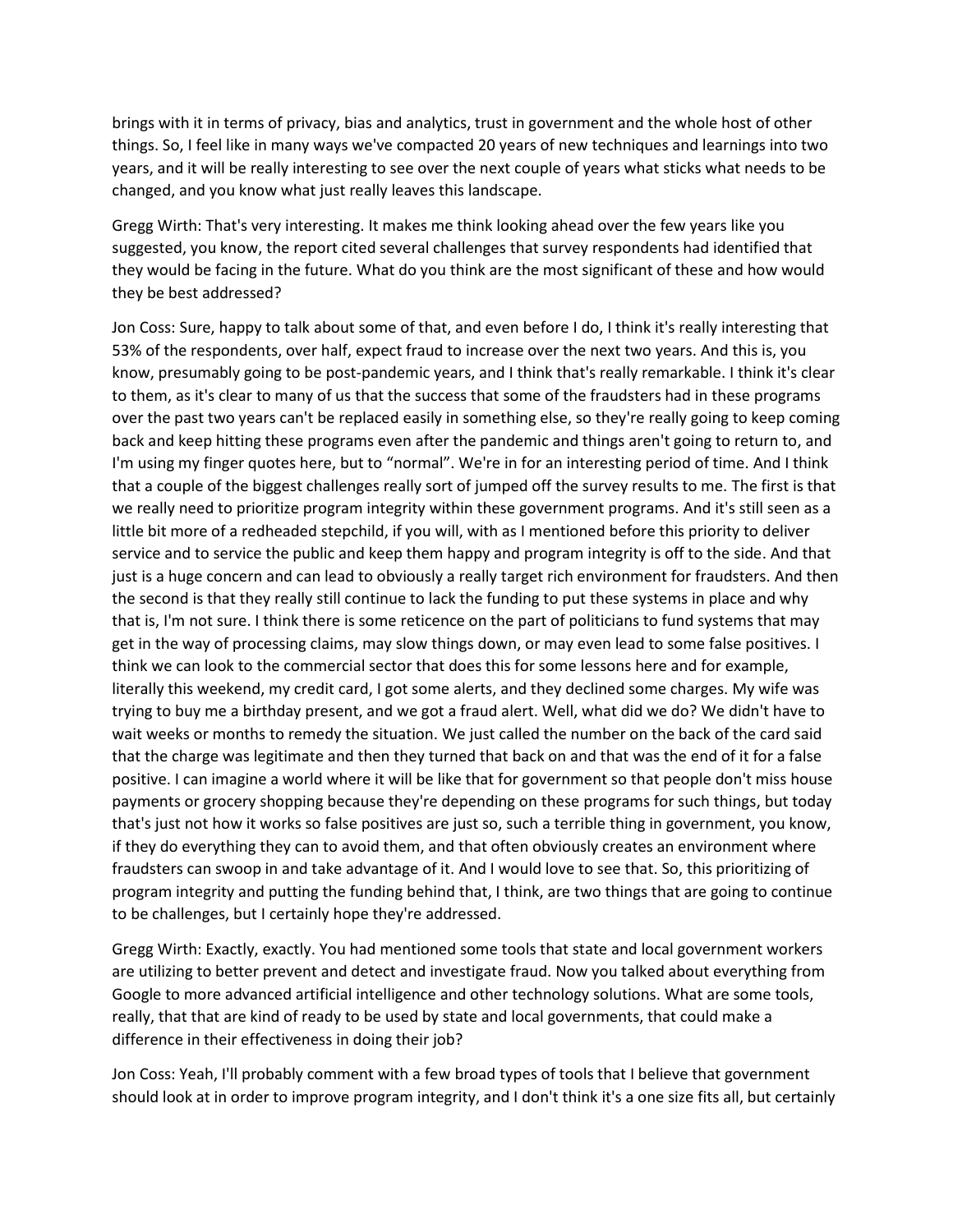I think these are areas that every government should explore. The first would be tools that help them analyze and validate claimants before payments are made and that obviously was a direction based on the survey results where most of the respondents said they really want to see increases in their attention from their department. So, these tools will include things like public records, data or analytics to identify fraud indicators such as payments being made to the same physical address or the same or similar e-mail addresses. And even better is when these two techniques are combined into what I would call a data enhanced analytics. I think that's really, really important. That'll help governments move from this pay and chase model into more preventative. The second area, no surprise, is this area of artificial intelligence and machine learning. A number of the respondents, I think 1/4 of them mentioned this, and certainly this is an area that I think is just critical. It's important because criminals are constantly improving their techniques like we talked about during the pandemic, and they're not going to stop now. They're going to continually improve and to keep pace with these improvements, government needs to use these modern technologies to keep pace. Effective AI can find, for example, emerging or nascent methods. They may just show up as anomalies, but when you have enough of these anomalies they really become trends and it allows a government or even a system to take a look at it and say what's occurring here and then you can code or even deploy some of these models to help prevent these types of fraud techniques. The thing to remember here is that when government shuts down a fraud method, criminals don't suddenly become good citizens. They instead try to innovate more and find new ways to defraud the systems. You can't stop this with just by throwing additional people at it. You need to use AI machine learning or more modern techniques. The final area I would suggest and it's sometimes a little bit counter intuitive, but that I would suggest governments look at is just a more effective case management tools. We're still working with so many governments that are managing their cases on paper and on spreadsheets. An effective case management offers a number of advantages, and obviously it allows you to more efficiently manage cases to collaborate on them, to do them faster, to do them more accurately, but it also enhances reporting and really importantly, the ability to measure investigator effectiveness, which can really support future budget asks if you're able to go and say look, our data says that by adding an investigator, we're able to save the department this much money and improper spending, then it's a lot easier to go for that ask than just to go with anecdotal responses. So, those are those are three basic areas that I think everybody should be looking at and making some improvements within their departments.

Gregg Wirth: Oh, that's great. That's great, but looking at the kind of the other side of the tools issue is the talent issue. What are some proactive measures government agencies can take to improve their employees' skills in preventing fraud, waste and abuse? Is there a certain type of training or programs that that would greatly help in this situation?

Jon Coss: You know, I think there's, well I know there's a lot of what I'd like certainly in this area is industry focused groups, so within Medicaid, within unemployment insurance, within the SNAP program there are industry focus groups that are really working to disseminate new learnings and techniques to program integrity professionals. So, that's always the 1st place that I would start, rather than it being just within the department or within the state or even relying on vendors, because certainly anything that a vendor brings is going to be vendor sent, but if I can sort of get on my soapbox a little bit, one of the things I'd really like to see is an increase in this sort of sharing across governments. And when we talk about sharing across governments, often we talk about data. But I'm talking about things like techniques or new trends in fraud or successes that one state or program has had in detecting or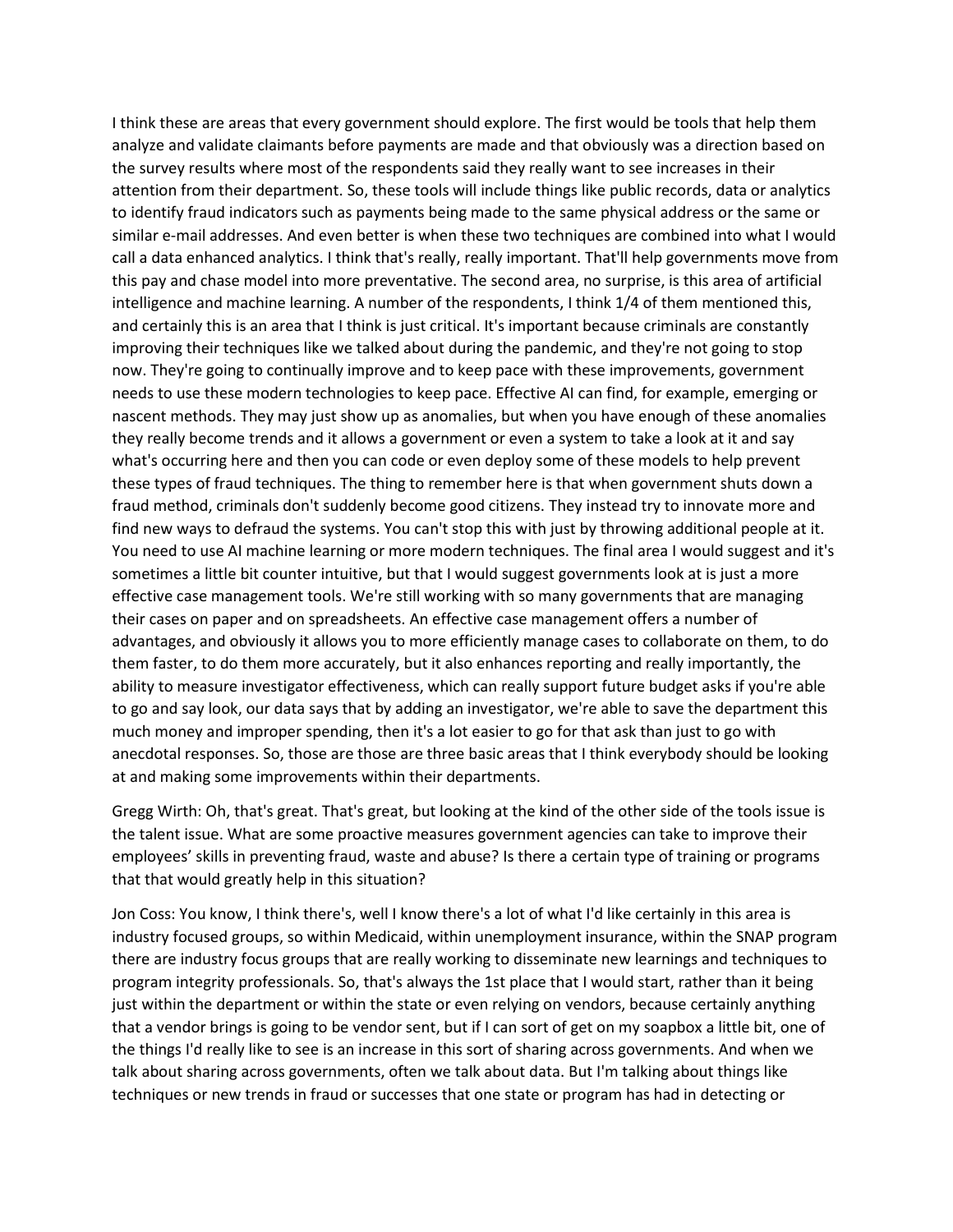preventing and even the failures. A lot of these failures because governments, like many of us reticent to talk about when we fall down, by not sharing it, it just means that there if you take a state government, for example, we're given 49 other states the opportunity to make the same mistake that we do, and that only helps fraudsters. So, I think it's really interesting to imagine a world where government investigators could collaborate, learn from each other about fraud methods, techniques to prevent it, and just general lessons learned. It's almost like a clearinghouse, and this would go cross program and cross state. We're starting to see a little bit more of that, but I think the pandemic and this huge increase in fraud has just highlighted the need to be even more effective at that, so that's my hope for the future. I don't think it should be that difficult. I'm not talking about sharing data across states or anything that has to do with privacy, but really more focusing on some of the techniques, some of the lessons learned, you know some of the some of these processes that might help and be more effective.

Gregg Wirth: Well, that's great. I really appreciate you talking to us on this today. Just looking at the Fraud, Waste and Abuse report, is there anything else that stuck out to you that you feel to mention?

Jon Coss: I think the thing that really was interesting to me was that a lot of the techniques remain the same, pre-pandemic, post pandemic and this is after literally hundreds of billions of dollars have gone out. And at first I was surprised by that, but then as I read the survey, I guess I shouldn't be because number one all of these professionals have been working very, very hard over the last two years, focused on actually addressing those discrete and individual issues of fraud. So, they really haven't had a chance to step back and say what else can I do going forward. Then the second issue has been that the federal government has been slow to fund any types of dramatic improvement, and my hope would be that that funding comes in place and going forward we're able to offer these professionals some more advanced tools and techniques to really do their jobs. And finally, one of the concerns that I do have moving forward is that, there's has been when they talk about funding, this move to modernize systems as a whole, and my concern there is taking unemployment is that if you modernize the underlying system and a government hires a third party vendor to do that, there's been a trend to start thinking well, maybe that's who we should also have modernize our fraud, waste and abuse program, so the same vendor. And this is the fox watching the hen house that we've seen in the past where really, the priority of that vendor is always going to be on more efficiency in processing claims, whether it be medical claims, or unemployment insurance claims, and the byproduct will be that fraud, waste and abuse. We saw that in the survey results. I've seen it in the past and I grow a little bit more concerned that that we're going to go back to that as our new normal, going forward. And that's something I think that we should all be careful of.

Gregg Wirth: OK, well again, thank you so much. We've been speaking with Jon Coss of Risk and Compliance at Thomson Reuters about Thomson Reuters' new fraud, waste and abuse report. Thanks very much, Jon.

## Jon Coss: Thank you.

Gregg Wirth: And thank you for joining us today on the Thomson Reuters Institute Market Insights Podcast and for continuing to listen. Bye now.

Thank you for joining us for Thomson Reuters market insights for more data driven analysis of today's professional services market and in-depth conversations with industry thought leaders, please visit us online at thomsonreuters.com/institute. You can also follow or subscribe to this podcast on your